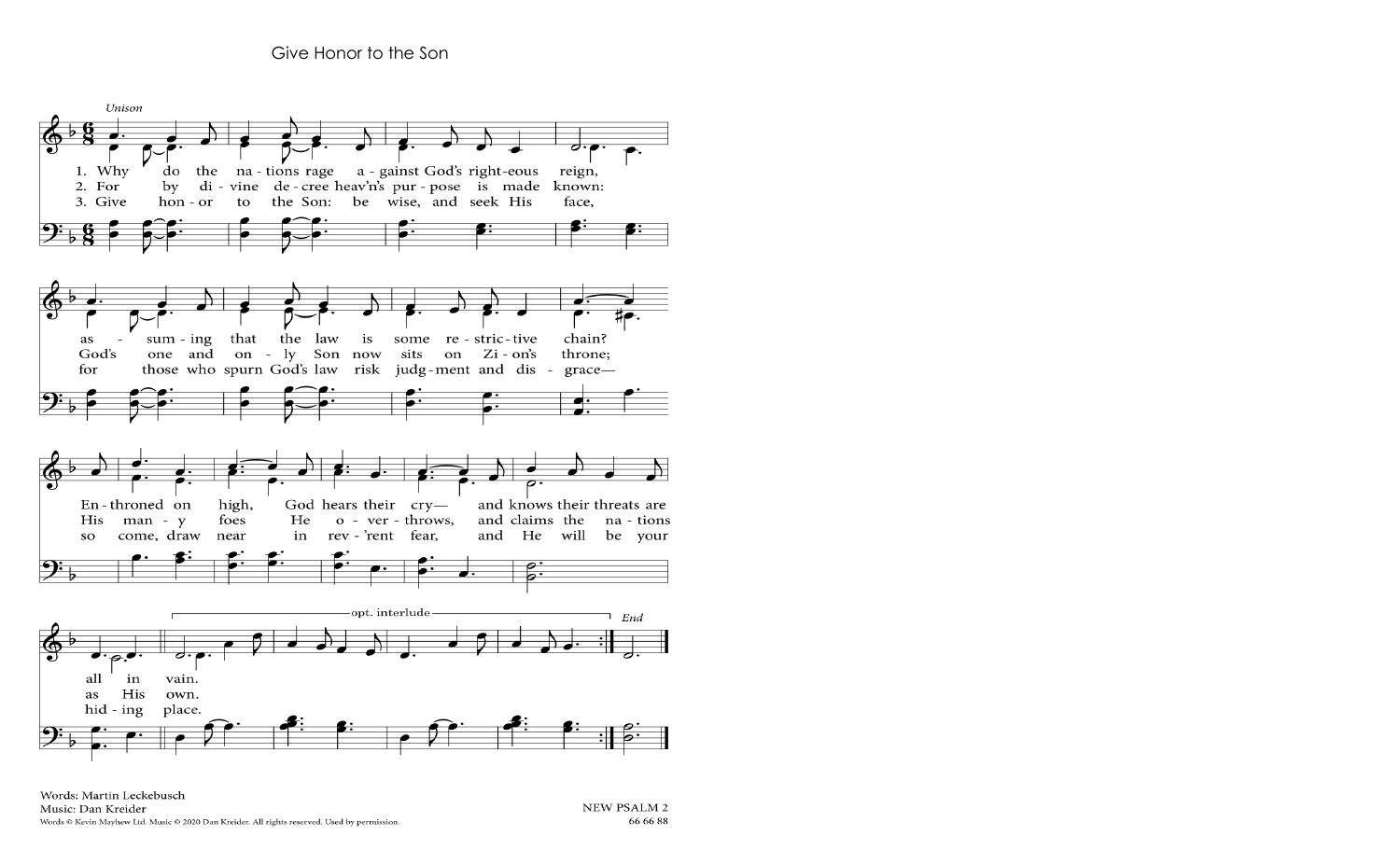# A Service for the Worship of God **April 10, 2022**



Assurance of Pardon Micah 7:18, 19 Micah 7:18, 19 Micah 7:18, 19 Micah 7:18, 19 Micah 2:18 orden to the Sough 2014 of the Solution of the Sough 2014 of the Solution CCLI Song # 7147502 Jordan Kauflin | Keith Getty | Matt B © 2020 Getty Music Hymns and Songs